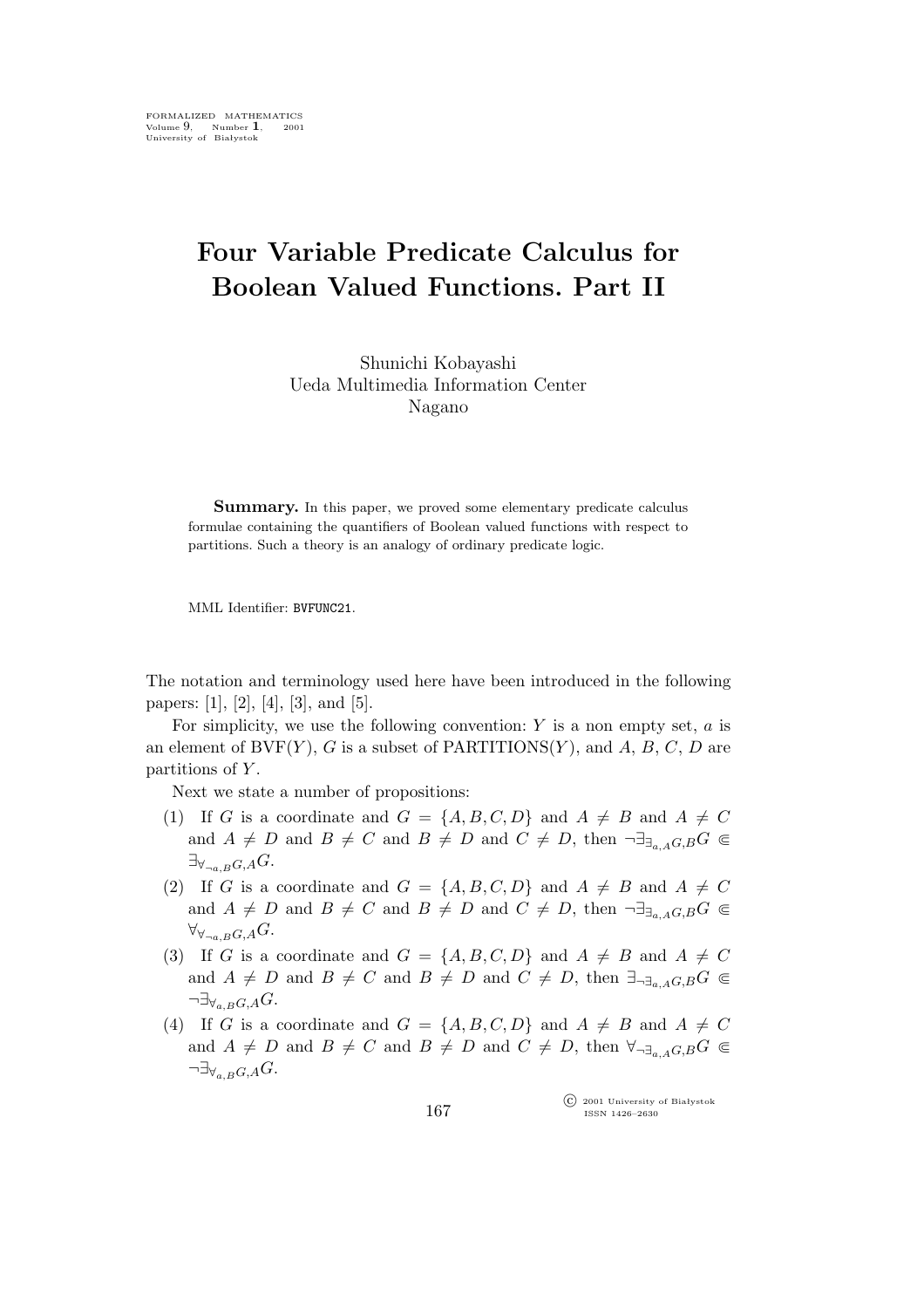## 168 SHUNICHI KOBAYASHI

- (5) If G is a coordinate and  $G = \{A, B, C, D\}$  and  $A \neq B$  and  $A \neq C$ and  $A \neq D$  and  $B \neq C$  and  $B \neq D$  and  $C \neq D$ , then  $\forall_{\neg \exists_{\alpha} A} G, B^C \in$ *¬∀∃*a,BG,AG.
- (6) If G is a coordinate and  $G = \{A, B, C, D\}$  and  $A \neq B$  and  $A \neq C$ and  $A \neq D$  and  $B \neq C$  and  $B \neq D$  and  $C \neq D$ , then  $\forall_{\neg \exists_{a} A} G \in$ *¬∃∃*a,BG,AG.
- (7) If G is a coordinate and  $G = \{A, B, C, D\}$  and  $A \neq B$  and  $A \neq C$ and  $A \neq D$  and  $B \neq C$  and  $B \neq D$  and  $C \neq D$ , then  $\exists_{\neg \forall_{a} A} G, B G \subseteq$ *∃¬∀*a,BG,AG.
- (8) If G is a coordinate and  $G = \{A, B, C, D\}$  and  $A \neq B$  and  $A \neq C$ and  $A \neq D$  and  $B \neq C$  and  $B \neq D$  and  $C \neq D$ , then  $\forall_{\neg \forall_{a} A} G, B G \subseteq$ *∃¬∀*a,BG,AG.
- (9) If G is a coordinate and  $G = \{A, B, C, D\}$  and  $A \neq B$  and  $A \neq C$ and  $A \neq D$  and  $B \neq C$  and  $B \neq D$  and  $C \neq D$ , then  $\exists_{\neg \exists_{a \in A} G, B} G \subseteq$ *∃¬∀*a,BG,AG.
- (10) If G is a coordinate and  $G = \{A, B, C, D\}$  and  $A \neq B$  and  $A \neq C$ and  $A \neq D$  and  $B \neq C$  and  $B \neq D$  and  $C \neq D$ , then  $\forall \neg \exists_{a \in A} G, B G \subseteq$ *∃¬∀*a,BG,AG.
- (11) If G is a coordinate and  $G = \{A, B, C, D\}$  and  $A \neq B$  and  $A \neq C$ and  $A \neq D$  and  $B \neq C$  and  $B \neq D$  and  $C \neq D$ , then  $\exists_{\neg \exists_{a} A} G, B G \subseteq$ *∀¬∀*a,BG,AG.
- (12) If G is a coordinate and  $G = \{A, B, C, D\}$  and  $A \neq B$  and  $A \neq C$ and  $A \neq D$  and  $B \neq C$  and  $B \neq D$  and  $C \neq D$ , then  $\forall \exists a \in A \cap G \subseteq$ *∀¬∀*a,BG,AG.
- (13) If G is a coordinate and  $G = \{A, B, C, D\}$  and  $A \neq B$  and  $A \neq C$ and  $A \neq D$  and  $B \neq C$  and  $B \neq D$  and  $C \neq D$ , then  $\forall_{\neg \exists_{a,A} G,B} G \subseteq$ *∃¬∃*a,BG,AG.
- (14) If G is a coordinate and  $G = \{A, B, C, D\}$  and  $A \neq B$  and  $A \neq C$ and  $A \neq D$  and  $B \neq C$  and  $B \neq D$  and  $C \neq D$ , then  $\forall_{\neg \exists_{a} A G, B} G \subseteq$ *∀¬∃*a,BG,AG.
- (15) If G is a coordinate and  $G = \{A, B, C, D\}$  and  $A \neq B$  and  $A \neq C$ and  $A \neq D$  and  $B \neq C$  and  $B \neq D$  and  $C \neq D$ , then  $\exists_{\neg \exists_{a,A} G,B} G \subseteq$ *∃∃¬*a,BG,AG.
- (16) If G is a coordinate and  $G = \{A, B, C, D\}$  and  $A \neq B$  and  $A \neq C$ and  $A \neq D$  and  $B \neq C$  and  $B \neq D$  and  $C \neq D$ , then  $\forall_{\neg \exists_{a,A} G,B} G \subseteq$ *∃∃¬*a,BG,AG.
- (17) If G is a coordinate and  $G = \{A, B, C, D\}$  and  $A \neq B$  and  $A \neq C$ and  $A \neq D$  and  $B \neq C$  and  $B \neq D$  and  $C \neq D$ , then  $\exists_{\neg \exists_{a} A} G, B G \subseteq$ *∀∃¬*a,BG,AG.
- (18) If G is a coordinate and  $G = \{A, B, C, D\}$  and  $A \neq B$  and  $A \neq C$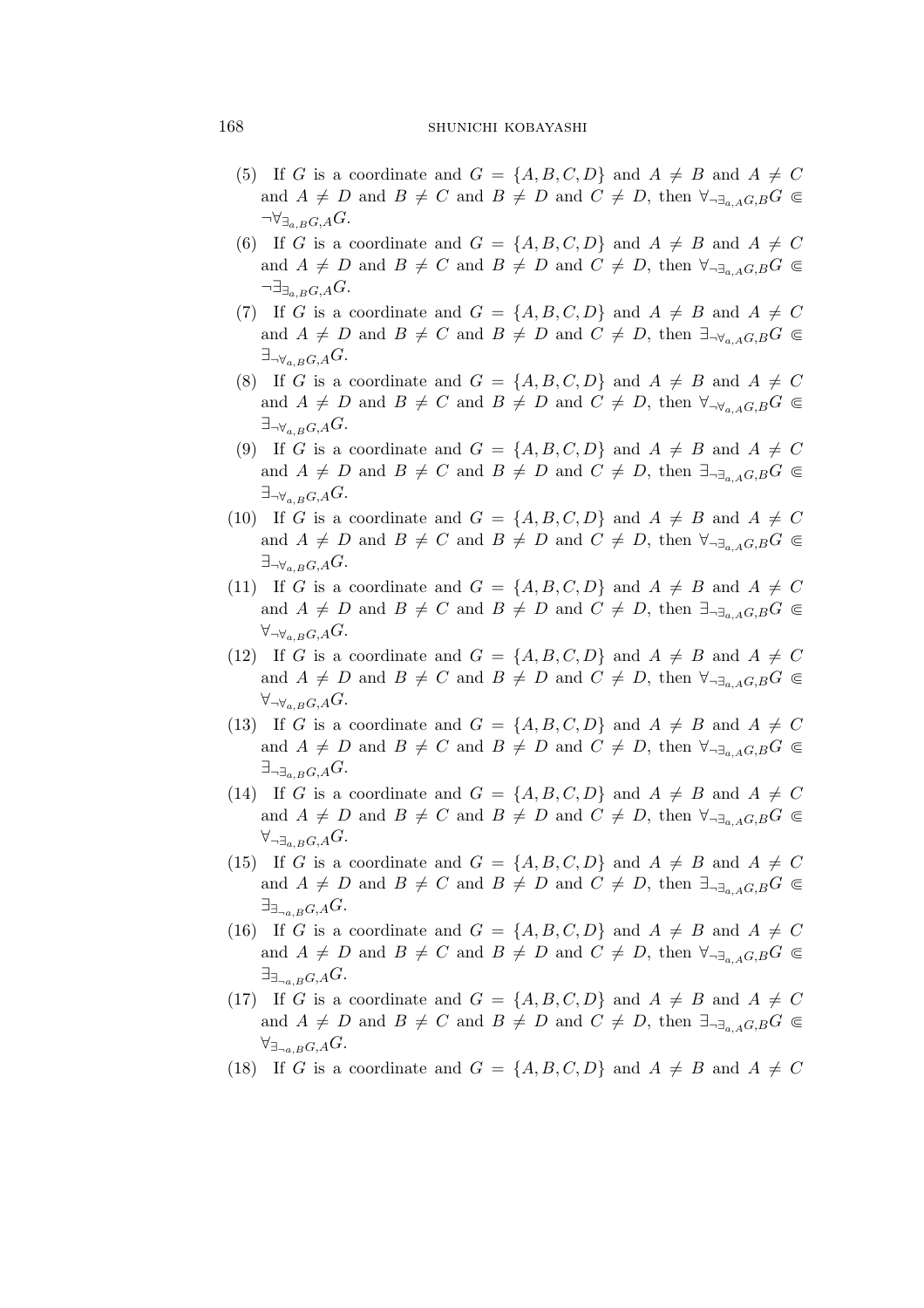and  $A \neq D$  and  $B \neq C$  and  $B \neq D$  and  $C \neq D$ , then  $\forall_{\neg \exists_a A G, B} G \subseteq$ *∀∃¬*a,BG,AG.

- (19) If G is a coordinate and  $G = \{A, B, C, D\}$  and  $A \neq B$  and  $A \neq C$ and  $A \neq D$  and  $B \neq C$  and  $B \neq D$  and  $C \neq D$ , then  $\forall_{\neg \exists_{a,A} G,B} G \subseteq$  $\exists$ <sup>γ</sup><sub>→a,B</sub>G,A<sup>G</sup>.
- (20) If G is a coordinate and  $G = \{A, B, C, D\}$  and  $A \neq B$  and  $A \neq C$ and  $A \neq D$  and  $B \neq C$  and  $B \neq D$  and  $C \neq D$ , then  $\forall_{\neg \exists_{a,A} G,B} G \subseteq$  $\forall\forall\forall\pi$ <sub>na, B</sub>G,A<sup>G</sup>.
- (21) If G is a coordinate and  $G = \{A, B, C, D\}$  and  $A \neq B$  and  $A \neq C$ and  $A \neq D$  and  $B \neq C$  and  $B \neq D$  and  $C \neq D$ , then  $\exists_{\forall_{\neg a} A} G, B G \subseteq$ *¬∃∀*a,BG,AG.
- (22) If G is a coordinate and  $G = \{A, B, C, D\}$  and  $A \neq B$  and  $A \neq C$ and  $A \neq D$  and  $B \neq C$  and  $B \neq D$  and  $C \neq D$ , then  $\forall y_{\neg a \rightarrow G,B} G \subseteq$ *¬∃∀*a,BG,AG.
- (23) If G is a coordinate and  $G = \{A, B, C, D\}$  and  $A \neq B$  and  $A \neq C$ and  $A \neq D$  and  $B \neq C$  and  $B \neq D$  and  $C \neq D$ , then  $\forall y_{\neg a \rightarrow a} G, B G \subseteq$ →∀<sub>∃a,B</sub>G,AG.
- (24) If G is a coordinate and  $G = \{A, B, C, D\}$  and  $A \neq B$  and  $A \neq C$ and  $A \neq D$  and  $B \neq C$  and  $B \neq D$  and  $C \neq D$ , then  $\forall y_{\neg a \rightarrow G,B} G \subseteq$ *¬∃∃*a,BG,AG.
- (25) If G is a coordinate and  $G = \{A, B, C, D\}$  and  $A \neq B$  and  $A \neq C$ and  $A \neq D$  and  $B \neq C$  and  $B \neq D$  and  $C \neq D$ , then  $\exists_{\exists_{\neg a, A}G,B}G \subseteq$ *∃¬∀*a,BG,AG.
- (26) If G is a coordinate and  $G = \{A, B, C, D\}$  and  $A \neq B$  and  $A \neq C$ and  $A \neq D$  and  $B \neq C$  and  $B \neq D$  and  $C \neq D$ , then  $\forall_{\exists_{\neg a \in A}G,B}G \subseteq$ *∃¬∀*a,BG,AG.
- (27) If G is a coordinate and  $G = \{A, B, C, D\}$  and  $A \neq B$  and  $A \neq C$ and  $A \neq D$  and  $B \neq C$  and  $B \neq D$  and  $C \neq D$ , then  $\exists_{\forall_{\neg a} A} G, B G \subseteq$ *∃¬∀*a,BG,AG.
- (28) If G is a coordinate and  $G = \{A, B, C, D\}$  and  $A \neq B$  and  $A \neq C$ and  $A \neq D$  and  $B \neq C$  and  $B \neq D$  and  $C \neq D$ , then  $\forall y_{\neg a, A}G, B$   $\in$ *∃¬∀*a,BG,AG.
- (29) If G is a coordinate and  $G = \{A, B, C, D\}$  and  $A \neq B$  and  $A \neq C$ and  $A \neq D$  and  $B \neq C$  and  $B \neq D$  and  $C \neq D$ , then  $\exists_{\forall_{\neg a} A} G, B^C \in$ *∀¬∀*a,BG,AG.
- (30) If G is a coordinate and  $G = \{A, B, C, D\}$  and  $A \neq B$  and  $A \neq C$ and  $A \neq D$  and  $B \neq C$  and  $B \neq D$  and  $C \neq D$ , then  $\forall y_{\neg a \rightarrow G,B} G \subseteq$ *∀¬∀*a,BG,AG.
- (31) If G is a coordinate and  $G = \{A, B, C, D\}$  and  $A \neq B$  and  $A \neq C$ and  $A \neq D$  and  $B \neq C$  and  $B \neq D$  and  $C \neq D$ , then  $\forall y_{\neg a, A}G, B$   $\in$